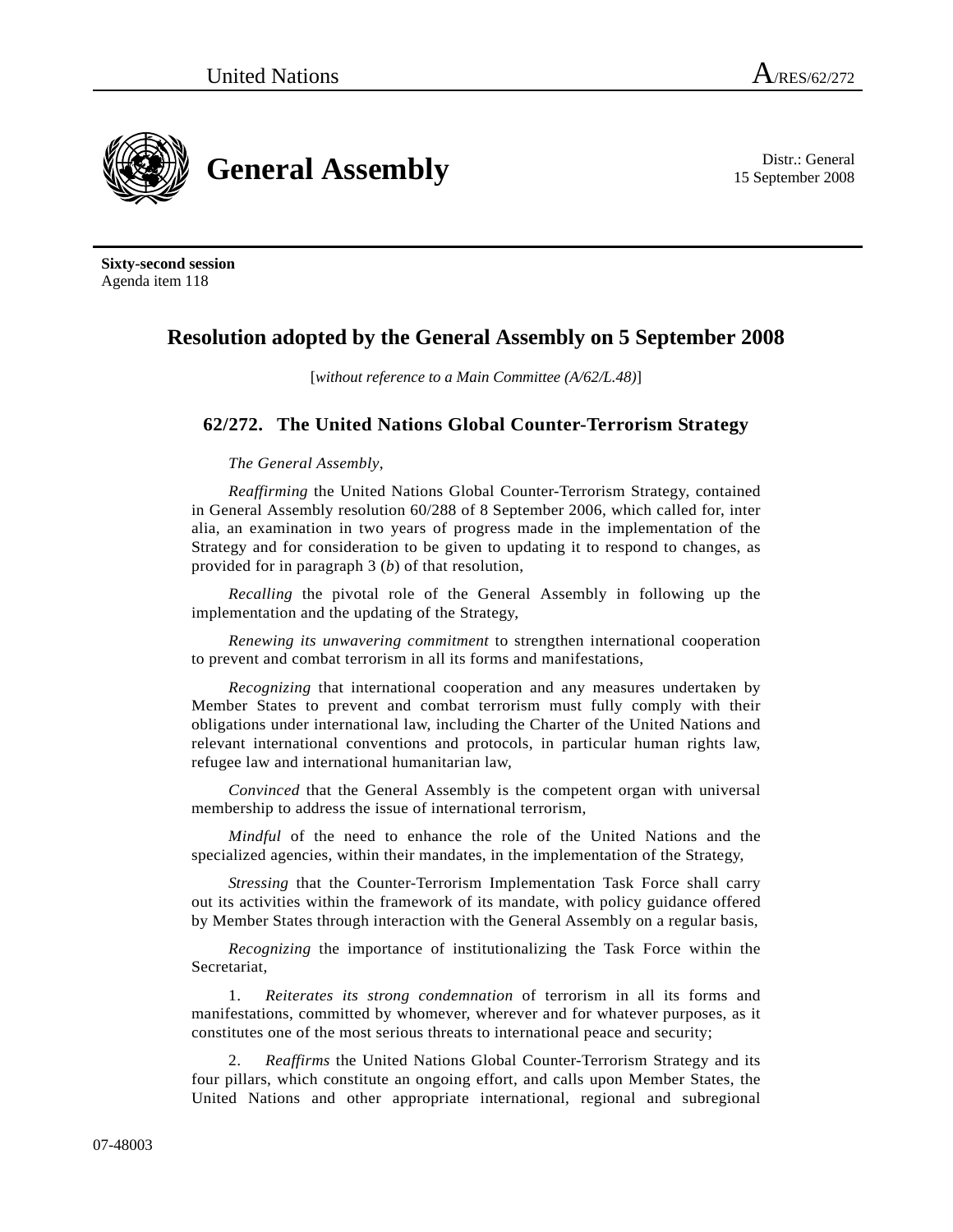organizations to step up their efforts to implement the Strategy in an integrated manner and in all its aspects;

 3. *Takes note* of the report of the Secretary-General entitled "United Nations Global Counter-Terrorism Strategy: activities of the United Nations system in implementing the Strategy"; $<sup>1</sup>$ </sup>

 4. *Also takes note* of the measures that Member States as well as appropriate international, regional and subregional organizations have adopted within the framework of the Strategy, as presented at the first biennial review of the Strategy, on 4 and 5 September 2008, all of which strengthen cooperation to fight terrorism, in particular through the exchange of best practices;

 5. *Reaffirms* the primary responsibility of Member States to implement the Strategy while further recognizing the need to enhance the important role the United Nations plays, in coordination with other international, regional and subregional organizations, as appropriate, in facilitating coherence in the implementation of the Strategy at the national, regional and global levels and in providing assistance, especially in the area of capacity-building;

 6. *Encourages* non-governmental organizations and civil society to engage, as appropriate, on how to enhance efforts to implement the Strategy, including through interaction with Member States and the United Nations system;

 7. *Calls upon* the United Nations entities involved in supporting counterterrorism efforts to continue to facilitate the promotion and protection of human rights and fundamental freedoms while countering terrorism;

 8. *Calls upon* States that have not done so to consider becoming parties in a timely manner to the existing international conventions and protocols against terrorism, and upon all States to make every effort to conclude a comprehensive convention on international terrorism, and recalls the commitments of Member States with regard to the implementation of General Assembly and Security Council resolutions relating to international terrorism;

 9. *Notes with appreciation* the continued contribution of United Nations entities and subsidiary bodies of the Security Council to the Counter-Terrorism Implementation Task Force;

 10. *Reaffirms* the need to enhance international cooperation in countering terrorism, and in this regard recalls the role of the United Nations system in promoting international cooperation and capacity-building as one of the elements of the Strategy;

 11. *Urges* the Secretary-General to make the necessary arrangements to carry out the institutionalization of the Task Force, in accordance with resolution 60/288, in order to ensure overall coordination and coherence in the counter-terrorism efforts of the United Nations system;

 12. *Decides* to interact with the Task Force on a regular basis, in order to receive briefings and reports on its current and future work, assess the work being undertaken on the Strategy implementation efforts, including the work of the Task Force, and to offer policy guidance;

**\_\_\_\_\_\_\_\_\_\_\_\_\_\_\_** 

 $^{1}$  A/62/898.